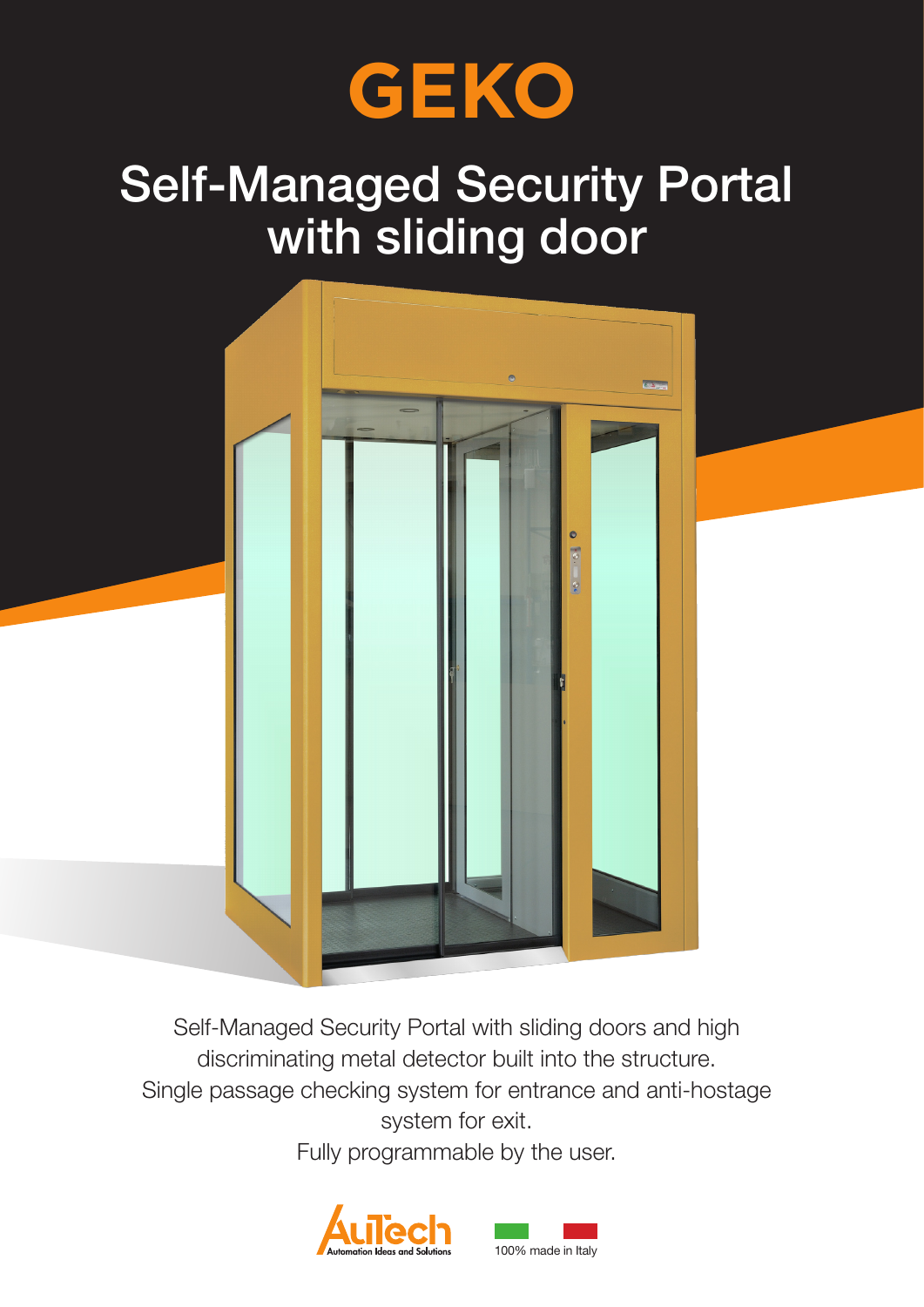## **GENERAL FEATURES**

- Monobloc made up of 30/10 mild steel electro-welded structure painted with highly shock-and- $\bullet$ corrosion-proof products.
- Embossed painting, any color from RAL Chart or stainless steel coating.  $\bullet$
- Bullet-proof laminated side glasses.  $\bullet$
- Bullet-proof and shock-proof laminated door glasses.  $\bullet$
- 24Vdc Motors with Reversible Gearbox and Electric Brake.  $\bullet$
- Electronic logic control unit single board mod. LE14 with speech synthesizer with  $\bullet$ programmable multimessages.
- Ethernet connection for tele-assistance (TCP/IP Protocol).  $\bullet$
- Accident prevention at 3 levels complying with existing regulations.
- Adjustable weight control system allowing only one transit at a time (Option).  $\bullet$
- Self-management by special sensor mod. Argo (Option).  $\bullet$
- Inside cage fully controlled able to detect objects below 250g (programmable).  $\bullet$
- Signaling lights for user's guidance.  $\bullet$
- Internal lighting by LED spotlight, Speech synthesizer, Intercom and emergency button.  $\bullet$
- High discriminating Metal Detector mod. SDM4/14-P400 built into the structure.
- Control console for operation managing (entrance, exit, bidirectional, manual, emergency, etc.),  $\bullet$ complete with intercom receiver.
- Interfacing with external peripherals, card readers, biometric systems, etc.
- It can be set into the floor (up to 40 mm).

# **ACCESSORIES**

- Radar Sensors for door automatic opening.
- Biometric Recording System mod. Bio-Print.
- Anti-camouflage Recording System mod. Bio-Visual.





Via Alfredo Binda, 15 - fraz. Penna 52028 - Terranuova Bracciolini (Arezzo) - Italy Tel. e Fax: +39 055 9705347 info@autechsrl.net